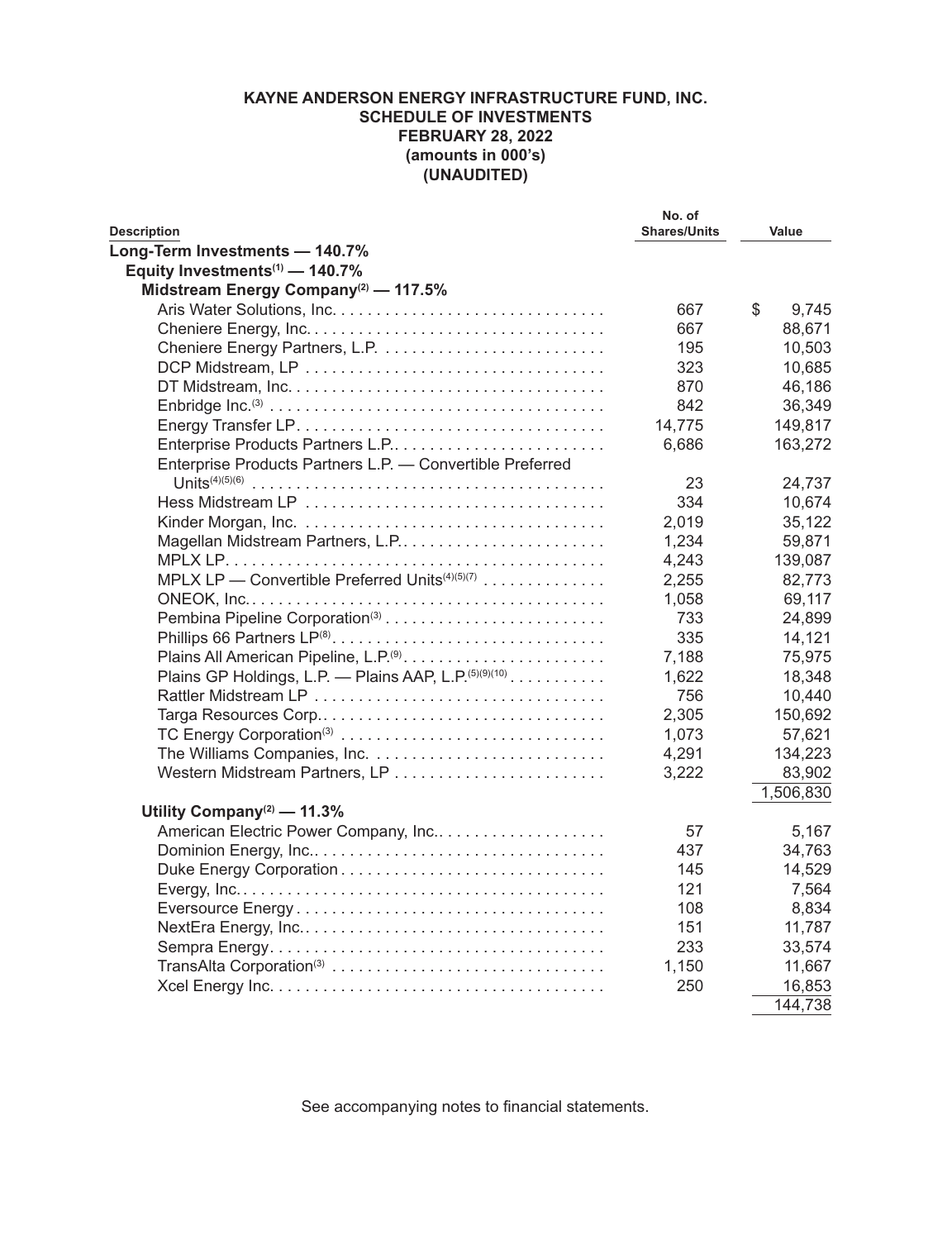## **KAYNE ANDERSON ENERGY INFRASTRUCTURE FUND, INC. SCHEDULE OF INVESTMENTS FEBRUARY 28, 2022 (amounts in 000's) (UNAUDITED)**

|                                                           | No. of              |              |
|-----------------------------------------------------------|---------------------|--------------|
| <b>Description</b>                                        | <b>Shares/Units</b> | Value        |
| Renewable Infrastructure Company <sup>(2)</sup> — 10.1%   |                     |              |
|                                                           | 729                 | \$<br>24,603 |
|                                                           | 567                 | 20,378       |
|                                                           | 111                 | 3,406        |
|                                                           | 365                 | 12,191       |
|                                                           | 372                 | 25,957       |
| Innergex Renewable Energy Inc. <sup>(3)</sup>             | 735                 | 10,677       |
|                                                           | 269                 | 20,993       |
|                                                           | 377                 | 11,963       |
|                                                           |                     | 130,168      |
| Energy Company <sup>(2)</sup> — $1.8\%$                   |                     |              |
|                                                           | 186                 | 15,669       |
|                                                           | 140                 | 7,334        |
|                                                           |                     | 23,003       |
| Total Long-Term Investments - 140.7%                      |                     |              |
|                                                           |                     | 1,804,739    |
|                                                           |                     | (324, 686)   |
| Mandatory Redeemable Preferred Stock at Liquidation Value |                     | (101, 670)   |
| Current Income Tax Receivable, net                        |                     | 7,877        |
|                                                           |                     | (104, 916)   |
| Other Assets in Excess of Other Liabilities               |                     | 1,614        |
| Net Assets Applicable to Common Stockholders              |                     | \$1,282,958  |

(1) Unless otherwise noted, equity investments are common units/common shares.

(2) Refer to Glossary of Key Terms for definitions of Energy Company, Midstream Energy Company, Renewable Infrastructure Company and Utility Company.

(3) Foreign security.

(4) Fair valued on a recurring basis using significant unobservable inputs (Level 3). See Notes 2 and 3 in Notes to Financial Statements.

- (5) The Company's ability to sell this security is subject to certain legal or contractual restrictions. As of February 28, 2022, the aggregate value of restricted securities held by the Company was \$125,858 (6.9% of total assets), which included \$18,348 of Level 2 securities and \$107,510 of Level 3 securities. See Note 7 — Restricted Securities.
- (6) Enterprise Products Partners, L.P. ("EPD") Series A Cumulative Convertible Preferred Units ("EPD Convertible Preferred Units") are senior to the common units in terms of liquidation preference and priority of distributions, and pay a distribution of 7.25% per annum. The EPD Convertible Preferred Units are convertible into EPD common units at any time after September 29, 2025 at the liquidation preference amount divided by 92.5% of the 5-day volume weighted average price of EPD's common units at such time.

See accompanying notes to financial statements.